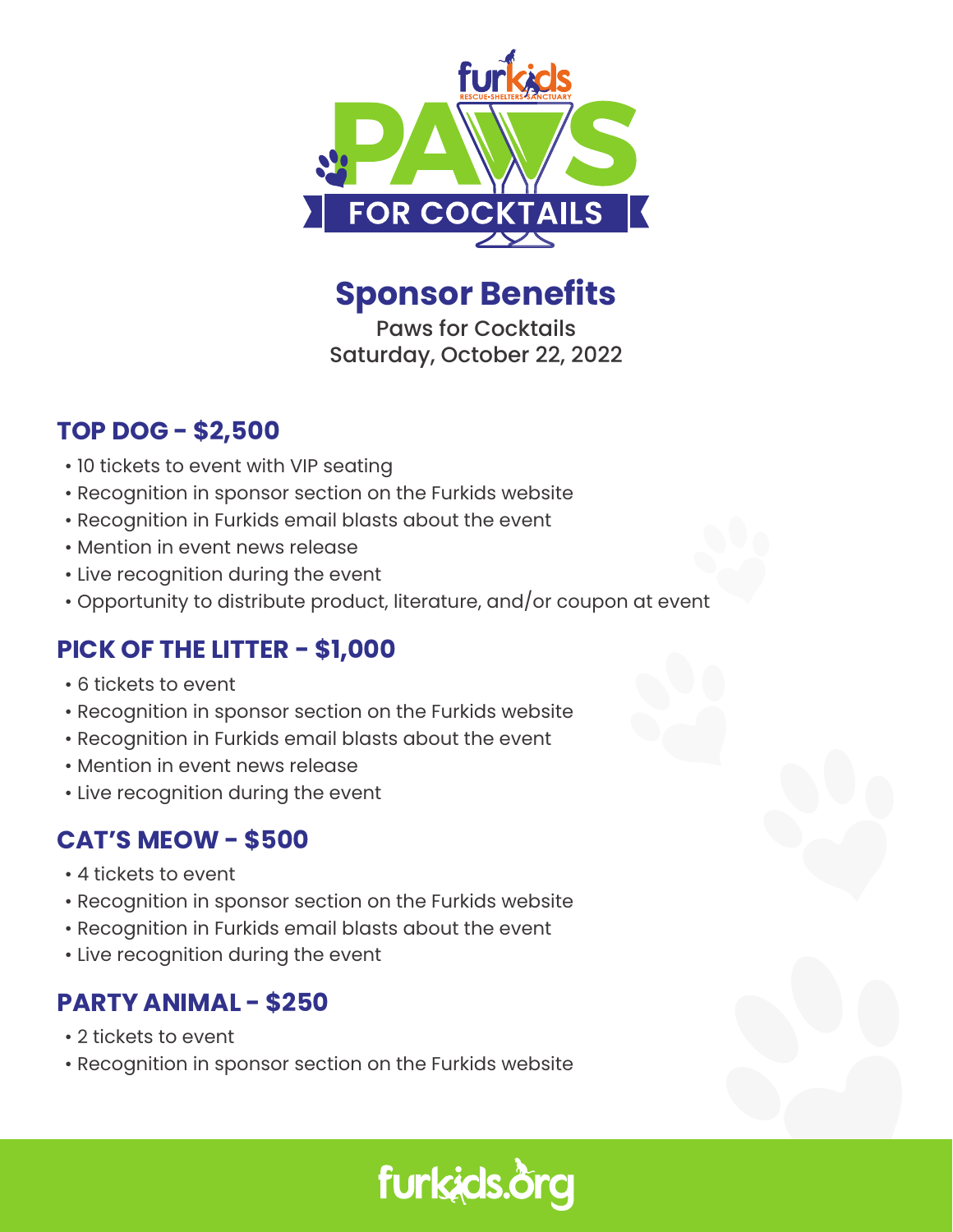

**Paws for Cocktails 2022**

Sponsor Response Form

I/We will support the 2022 Paws for Cocktails event as a Sponsor at the following level:

| $\frac{1}{2}$ Top Dog - \$2,500                                    |  | <b>Example 2016</b> Pick of the Litter - \$1,000                                              |  |
|--------------------------------------------------------------------|--|-----------------------------------------------------------------------------------------------|--|
| ___________ Cat's Meow - \$500 ______________ Party Animal - \$250 |  |                                                                                               |  |
|                                                                    |  | _____ I am/ We are unable to attend but would like to make a contribution of \$_________      |  |
| Name or Company (as it should appear in all listings):             |  |                                                                                               |  |
|                                                                    |  |                                                                                               |  |
|                                                                    |  |                                                                                               |  |
|                                                                    |  |                                                                                               |  |
|                                                                    |  |                                                                                               |  |
|                                                                    |  |                                                                                               |  |
| <b>Payment Information:</b>                                        |  |                                                                                               |  |
| Enclosed if our check for \$ _____________, payable to Furkids     |  |                                                                                               |  |
|                                                                    |  | <b>EXECUTE:</b> Please charge \$ _______________, to my/our credit card: □AMEX □DIS □MC □VISA |  |
|                                                                    |  |                                                                                               |  |
|                                                                    |  |                                                                                               |  |